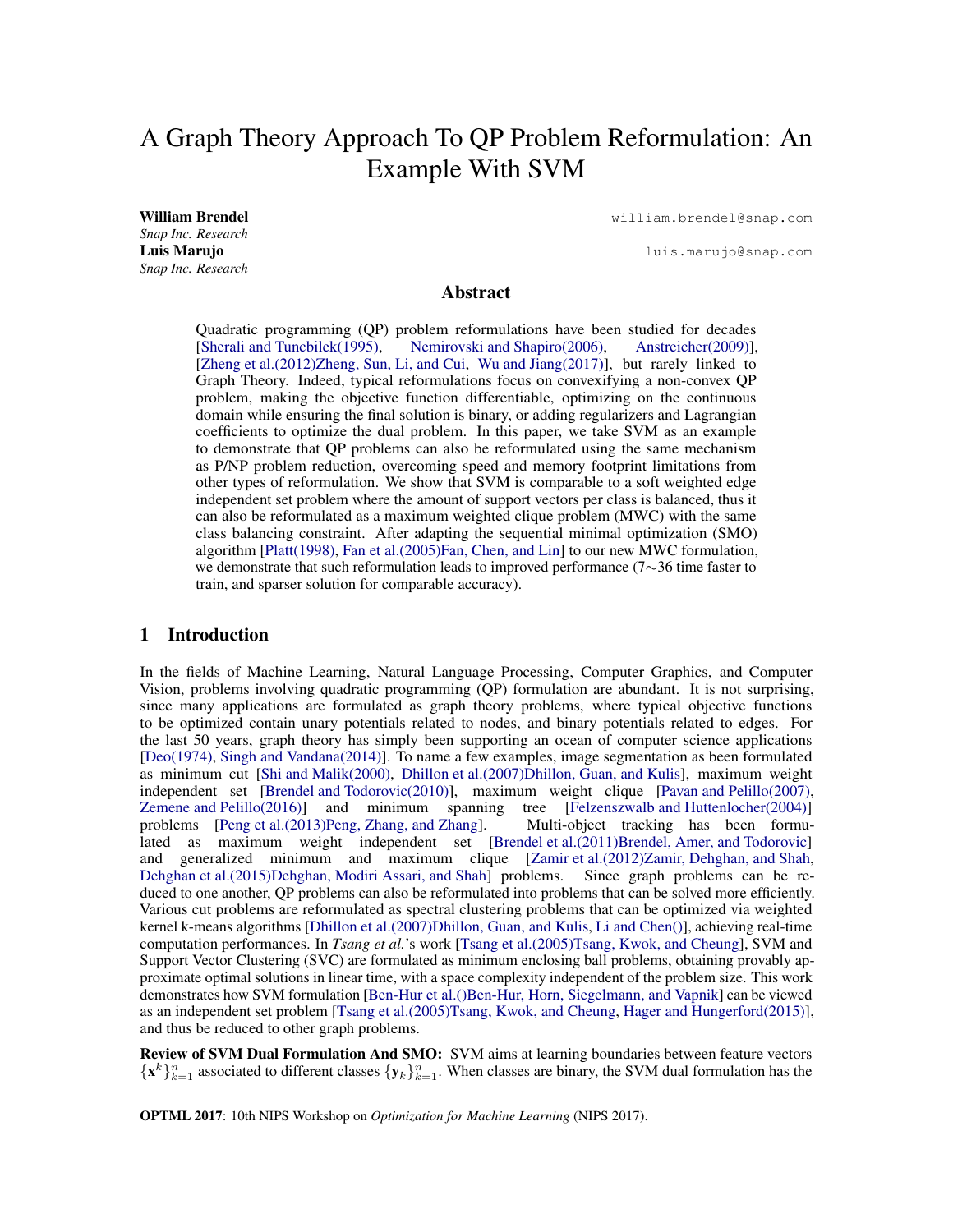following form:

<span id="page-1-0"></span>
$$
\boldsymbol{\alpha}^* \leftarrow \underset{\boldsymbol{\alpha} \in [0,1]^n}{\arg \max} \quad \mathcal{F}(\boldsymbol{\alpha}) : \mathbf{1}^\mathsf{T} \boldsymbol{\alpha} - \frac{1}{2} \boldsymbol{\alpha}^\mathsf{T} \mathbf{H} \boldsymbol{\alpha}
$$
  
s.t. 
$$
\mathbf{y}^\mathsf{T} \boldsymbol{\alpha} = 0 \quad \text{with} \quad \mathbf{y} \in \{-1, 1\}^n
$$

$$
\mathbf{H}_{ij} = \mathbf{y}_i \mathbf{y}_j K(\mathbf{x}^i, \mathbf{x}^j) \quad \text{and} \quad \mathbf{x}^k \in \mathbb{R}^d
$$

$$
(1)
$$

where  $\alpha_k > 0$  means that  $x^k$  is a support vector for class  $y_k$ . I.e. the boundary is defined as a linear combination of  $\{x^k | \alpha_k > 0\}$  in a vector space where the dot product is induced by the kernel function K. SMO was originally designed to train a support vector machine that requires the solution of the very large SVM dual QP optimization problem [\[Platt\(1998\)\]](#page-4-5) defined above. SMO belongs to the family of SQP algorithms [\[Gill et al.\(2005\)Gill, Murray, and Saunders\]](#page-4-23). It breaks a large QP problem into a series of smaller QP problems, each of which optimizes a quadratic model of the objective subject to a linearization of the constraints. The method is equivalent to applying Newton's method to the Karush–Kuhn–Tucker (KKT) conditions of the QP problem. In SMO, the small QP problems involve only two variables. These small QP problems are solved analytically, thus avoiding the use of a time-consuming numerical QP optimization at each iteration. The amount of memory required for SMO is linear in the training set size  $n$ , which allows SMO to handle very large input sets.

Contributions: In this work we show how to reformulate a QP problem using graph theory. More precisely, we relate the SVM dual QP formulation Eqn. [\(1\)](#page-1-0) to a maximum independent set formulation, which gives a new interpretation on the support vector selection process. Then, in the same way we reduce an independent set problem to a maximum clique problem by taking the complement of a graph, we reformulate the SVM dual QP formulation as a dominant set QP [\[Pavan and Pelillo\(2007\),](#page-4-12) [Zemene and Pelillo\(2016\)\]](#page-4-13), the later being used to define the maximum weighted clique (MWC) problem [\[Hager et al.\(\)Hager, Phan, and Zhang,](#page-4-24) [Hager and Hungerford\(2015\)\]](#page-4-22). We show that our MWC formulation involves Mercer distance kernels, instead of Mercer similarity kernels, and demonstrate how to construct such kernel, leading to new families of kernels. Finally, we show that our MWC formulation has computational advantages while preserving comparable accuracy compared to the standard LIBSVM implementation of the SVM dual QP formulation.

## 2 Problem Setup And Reformulation

The independent set QP formulation has the form of  $\mathbf{x}^* \leftarrow \arg \max_{\mathbf{x} \in \{0,1\}^n} \mathbf{1}^\mathsf{T} \mathbf{x} - \frac{1}{2} \mathbf{x}^\mathsf{T} \mathbf{A} \mathbf{x}$ , where A is a matrix representing edge connectivity in a graph  $G(V, E)$ , i.e., edge  $(i, j) \in E \Leftrightarrow \textbf{A}ij > 0$ [\[Hager and Hungerford\(2015\)\]](#page-4-22). Typical algorithms loosen the binary constraint  $\mathbf{x} \in \{0, 1\}^n$  to the continuous domain  $\mathbf{x} \in [0, 1]^n$ , and add a regularization diagonal matrix  $\mathbf{D}$ :  $\mathbf{A} \leftarrow \mathbf{A} + \mathbf{D}$ , such that the final solution entries  $x_i^*$  are push to the domain boundaries [\[Hager et al.\(\)Hager, Phan, and Zhang\]](#page-4-24). We can clearly see that Eqn. [\(1\)](#page-1-0) resembles to the independent set QP formulation, with two differences. First  $\mathbf{H} \in \mathbb{R}^{n \times n}$ whereas  $A \in \{0, 1\}^n$ , and second we have an additional constraint  $y^T \alpha = 0$ . One can show that: on one side remapping  $A \leftarrow 2A - 1^T 1$  so that  $A \in \{-1, 1\}$  does not affect the solution of the independent set QP as it simply adds an additional maximizer  $(1^T x)^2$  to the objective function; on the other side we could normalize the Kernel to produce values  $K(\mathbf{x}^i, \mathbf{x}^j) \in [0, 1]$  so that  $\mathbf{H} \in [-1, 1]^{n \times n}$ . Support vectors are then viewed as nodes in  $G$  connected to each other with a soft correlation weight on edges: if two support vectors are similar and are from the same class, or dissimilar and from different classes, they are positively correlated, otherwise they should repulse each other. The additional constraint  $y^T \alpha = 0$  imposes the solution to be balanced: the amount of support vectors for each class should be the same. Now if SVM is viewed as an independent set problem, it can also be reduced to an MWC problem.

#### 2.1 SVM As A Maximum Weighted Clique Problem

The dual SVM formulation is the same as the maximum weighted independent (MWI) set formulation [\[Hager and Hungerford\(2015\)\]](#page-4-22), with the additional constraint  $y^{\dagger} \alpha = 0$  and where the graph edge weights have soft values (i.e.  $H_{ij}$  in Eqn. [\(1\)](#page-1-0)). We can switch from the MWI problem to the MWC problem by taking the complement of the graph used for the independent set problem. In other words we need to solve:

<span id="page-1-1"></span>
$$
\alpha^* \leftarrow \arg \max_{\alpha} \quad \mathcal{F}(\alpha) = \frac{1}{2} \alpha^{\mathsf{T}} \widetilde{\mathbf{H}} \alpha
$$
  
s.t. 
$$
\mathbf{y}^{\mathsf{T}} \alpha = 0 \quad \text{and} \quad \mathbf{1}^{\mathsf{T}} \alpha = \nu
$$

$$
\alpha \in [0, 1]^n \text{ and } \mathbf{y} \in \{-1, 1\}^n
$$
with 
$$
\widetilde{\mathbf{H}}_{ij} = \mathbf{y}_i \mathbf{y}_j \widetilde{K}(\mathbf{x}^i, \mathbf{x}^j) \text{ and } \mathbf{x}^k \in \mathbb{R}^d
$$
 (2)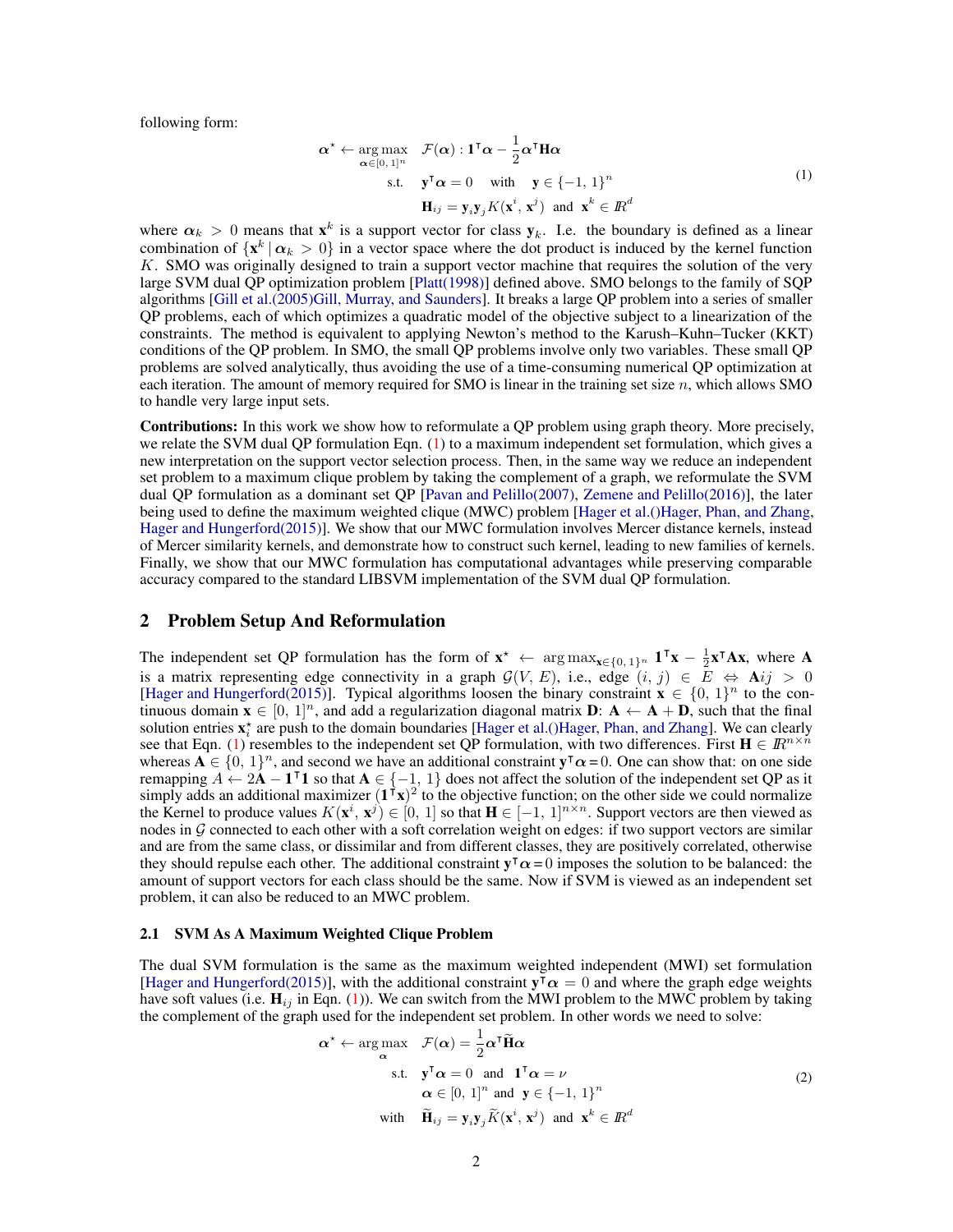where  $\tilde{K}(\mathbf{x}^i, \mathbf{x}^j)$  is now a Mercer kernel representing the distance between the two vectors  $\mathbf{x}^i$  and  $\mathbf{x}^j$  instead of their similarity. Here  $\nu$  controls the sparsity of the solution. Next, we demonstrate how to construct a proper Mercer distance kernel.

#### 2.2 Mercer Distance Kernels

First of all, we can see that if  $K(\mathbf{x}^i, \mathbf{x}^j)$ :  $\mathbb{R}^n \to \mathbb{R}$  is a similarity measure,  $\exists \rho, \nu \in \mathbb{R}$  such that we can build a distance metric  $\widetilde{K}(\mathbf{x}^i, \mathbf{x}^j)$ :  $\mathbb{R}^n \to \mathbb{R}$  from a similarity measure using one of the following transformations:

<span id="page-2-0"></span>
$$
\widetilde{K}(\mathbf{x}^i, \mathbf{x}^j) = \frac{\rho}{\upsilon + K(\mathbf{x}^i, \mathbf{x}^j)} \quad \text{or} \quad \widetilde{K}(\mathbf{x}^i, \mathbf{x}^j) = \upsilon - K(\mathbf{x}^i, \mathbf{x}^j)
$$
\n(3)

Note that other transformation functions like  $x \to e^{-vx^{\rho}}$  can be used as well. Proof and new kernel construction can be found in [\[Shawe-Taylor and Cristianini\(2004\)\]](#page-4-25). Interestingly enough, we can build a similarity measure from a distance metric the same way.

**Lemma 1.**  $\exists \rho, v \in \mathbb{R}$  *such that Eqn.* [\(3\)](#page-2-0) *always produces a valid Mercer kernel. Proof sketch.* We base the proof on the Gershgorin circle theorem. We can find v and  $\rho$  such that:

min eigenvalue 
$$
\geq \min_{i} \left( \widetilde{K}(\mathbf{x}^i, \mathbf{x}^i) - \sum_{j \neq i} \widetilde{K}(\mathbf{x}^i, \mathbf{x}^j) \right) \geq 0
$$
 (4)

However the Gershgorin bound is very loose, and solving Eqn. [\(4\)](#page-2-1) will produce a final matrix where  $|\tilde{K}(\mathbf{x}^i, \mathbf{x}^i)| \gg |\tilde{K}(\mathbf{x}^i, \mathbf{x}^j)|$ . Additional knowledge on the domain of  $\alpha$  helps to refine the bound. Since  $\alpha \in \mathbb{R}^n_+$  we can see that  $\rho > 0$  and  $v = \max_{i,j} |K(\mathbf{x}^i, \mathbf{x}^j)| \Rightarrow \widetilde{K}(\mathbf{x}^i, \mathbf{x}^j) \geq 0 \Rightarrow \forall \alpha \in$  $\mathbb{R}^n$ ,  $\sum_{i,j} \alpha_i \alpha_j \widetilde{K}(\mathbf{x}^i, \mathbf{x}^j) \geq 0$ .  $\Box$ 

<span id="page-2-2"></span>One may want to normalize the newly constructed distance kernel, or construct a Mercer distance kernel directly from a distance metric. Let  $d(x^i, x^j)$  an arbitrary distance metric between the two vectors  $x^i$  and  $x^j$ , and let's define:

<span id="page-2-1"></span>
$$
\widetilde{K}(\mathbf{x}^i, \mathbf{x}^j) = \frac{\rho + v_2 d(\mathbf{x}^i, \mathbf{x}^j)}{v + d(\mathbf{x}^i, \mathbf{x}^j)}
$$
(5)

**Lemma 2.**  $\exists v, v_2, \rho \in \mathbb{R}$  such that Eqn. [\(5\)](#page-2-2) produces a valid Mercer kernel and  $\widetilde{K}(\mathbf{x}^i, \mathbf{x}^j) \in [0, 1]$ . *Proof sketch.* Let's parametrize  $\rho = v_2v - \rho_2$ . Then Eqn. [\(5\)](#page-2-2) becomes:

$$
\widetilde{K}(\mathbf{x}^i, \mathbf{x}^j) = \frac{\rho + v_2 d(\mathbf{x}^i, \mathbf{x}^j)}{\nu + d(\mathbf{x}^i, \mathbf{x}^j)} = \frac{v_2 \nu - \rho_2 + v_2 d(\mathbf{x}^i, \mathbf{x}^j)}{\nu + d(\mathbf{x}^i, \mathbf{x}^j)} = v_2 - \frac{\rho_2}{\nu + d(\mathbf{x}^i, \mathbf{x}^j)}
$$
(6)

We recognize the two transformations defined in Eqn. [\(3\)](#page-2-0). We find v and  $\rho_2$  such that  $\frac{\rho_2}{v+d(\mathbf{x}^i, \mathbf{x}^j)}$  is a Mercer similarity kernel, then we find  $v_2$  such that  $\tilde{K}(\mathbf{x}^i, \mathbf{x}^j)$  is a Mercer distance kernel and we scale  $\rho_2$  and  $v_2$  such that  $\widetilde{K}(\mathbf{x}^i, \mathbf{x}^j) \in [0, 1].$  $\Box$ 

Note that in many cases a simpler version of Eqn. [\(5\)](#page-2-2) can be used by setting  $\rho = 0$  and  $v_2 = 1$ , allowing a grid search only with respect to v with the kernel  $\widetilde{K}(\mathbf{x}^i, \mathbf{x}^j) = \frac{d(\mathbf{x}^i, \mathbf{x}^j)}{v + d(\mathbf{x}^i, \mathbf{x}^j)}$  $\frac{u(\mathbf{x}, \mathbf{x}^{\nu})}{\nu+d(\mathbf{x}^i, \mathbf{x}^j)}$ .

## 3 Experiments And Results

We evaluated our MWC formulation using the following datasets: "adult" (adu.), "webpage" (web.), "cod-rna" (cod.), and "splice" (spl.) from [\[Chang and Lin\(LIBSVM Data: Binary Classification\)\]](#page-4-26). The adult dataset is composed of nine partitions: a1a  $\rightarrow$  a9a and the webpage dataset is composed of eight partitions: w1a  $\rightarrow$  w8a. For both datasets, each partition starts with a small training set and a large testing one, and ends with a large training set and a small testing one. We run our experiments on each partition. Implementation-wise, we used the standard LIBSVM code wrapped in the OpenCv library with the RBF kernel  $K_{RBF}(\mathbf{x}^i, \mathbf{x}^j) = e^{-\gamma ||\mathbf{x}^i - \mathbf{x}^j||^2}$ . For our approach we adapted the SMO  $\nu$ -SVM algorithm of [\[Fan et al.\(2005\)Fan, Chen, and Lin\]](#page-4-6) and we used  $\tilde{K}(\mathbf{x}^i, \mathbf{x}^j) = 1 - K_{RBF}(\mathbf{x}^i, \mathbf{x}^j), \varepsilon = 10^{-5}$ . It can be shown that even with our formulation we can still compute the bias as  $b = \sum_{i,j} \alpha_i^* \alpha_j^* y_j \tilde{K}(\mathbf{x}^i, \mathbf{x}^j)$ , and that the decision function is  $D(\mathbf{x}) = b - \sum_{i,j} \alpha_i^* \alpha_j^* y_j \tilde{K}(\mathbf{x}^i, \mathbf{x}^j)$  $\sum_i \alpha_i^* \mathbf{y}_i \widetilde{K}(\mathbf{x}^i, \mathbf{x})$ . While  $\nu > 100$  gives similar results as LIBSVM, we are interested in taking advantage of the sparsity constraint and exploring what is the minimum number of support vectors needed to maintain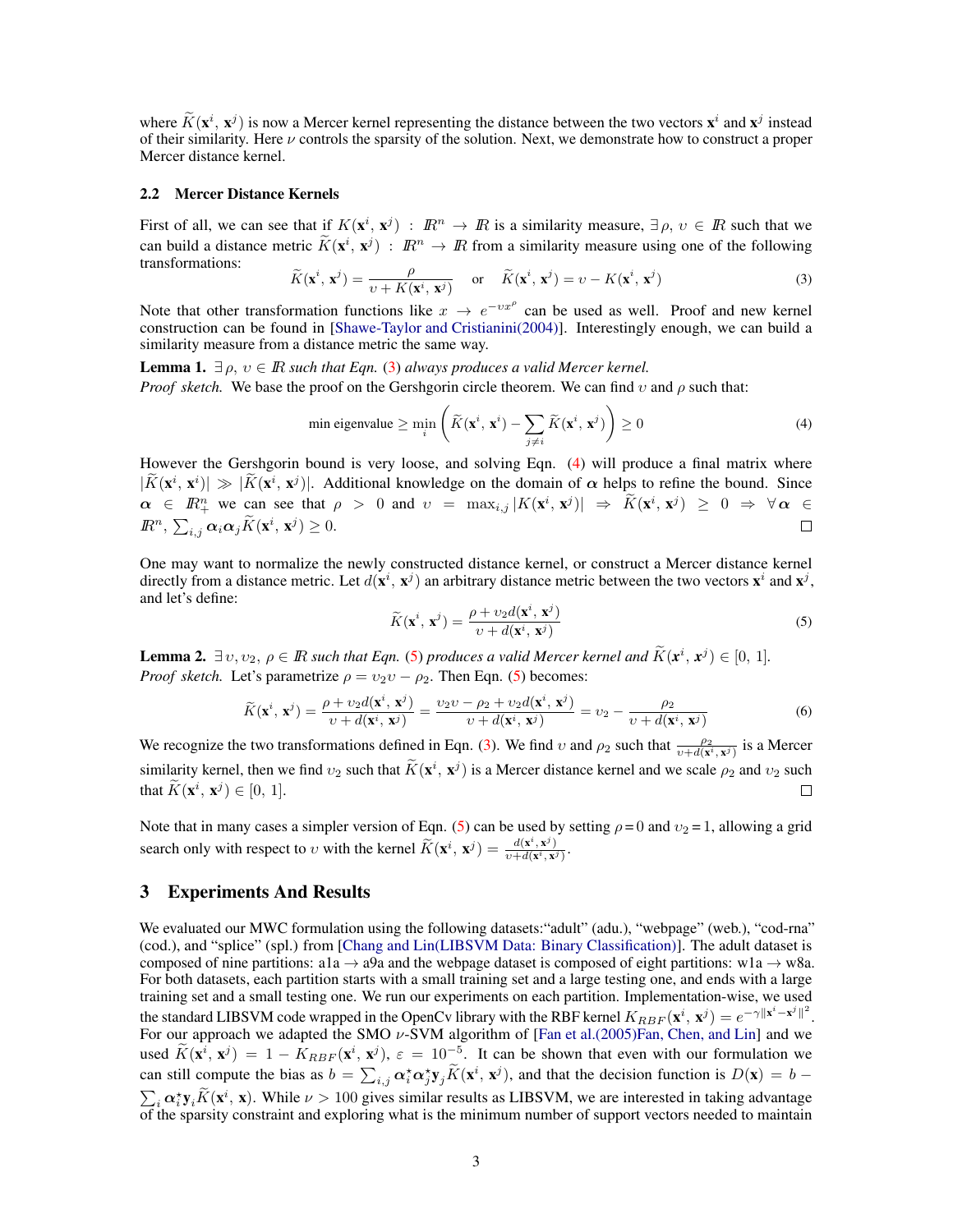

Figure 1: Toy example (100, 1000, 10000 data points) to show the sparsity of the solution with our MWC approach (bottom row) compared to the standard LIBSVM (top row) implementation. Support vectors are circled in gray. Training data is in white and black. Classification results are in green and red. Best viewed in color.

a comparable accuracy. Hence, we set  $\nu = 0.1$ . We initialize our system with  $\leq 10$  random support vectors. We also used the same grid search ( $\gamma \in [0, 1]$  $\gamma \in [0, 1]$  $\gamma \in [0, 1]$ ,  $\gamma_{\text{incr}} = 10^{-5}$ ) for both methods for fair comparison. Table 1 shows the baseline on the aforementioned datasets and Table [2](#page-3-0) includes the results of our algorithm. While our solution provides comparable accuracy, it is much sparser in terms of numbers of support vectors and only requires a few iterations to converge. This leads to a training time an order of magnitude smaller than the standard LIBSVM approach.

<span id="page-3-0"></span>

|      | # feat. | train, size              | test. size                |
|------|---------|--------------------------|---------------------------|
| adu. | 123     | $1605 \rightarrow 32561$ | $30956 \rightarrow 16281$ |
| web. | 300     | $2477 \rightarrow 49749$ | $47272 \rightarrow 14951$ |
| cod. |         | 59535                    | 271617                    |
| spl. | 60      | 1000                     | 2175                      |

| Table 1: Dataset specifications, the adu, and web.              |
|-----------------------------------------------------------------|
| datasets are partitioned in increasing training set             |
| size and decreasing testing set size. The symbol                |
| " $a \rightarrow b$ " indicates the size range. The same termi- |
| nology will be used for Table 2.                                |

|                    | adu.                     | web.                      | cod.  | spl. |
|--------------------|--------------------------|---------------------------|-------|------|
| acc. LIBSVM $(\%)$ | $79.5 \pm 0.5$           | $97.7 \pm 0.3$            | 66.7  | 83.6 |
| acc. ours $(\%)$   | $79.1 \pm 1$             | $96.9 \pm 0.3$            | 69.8  | 83.6 |
| #SV LIBSVM         | 200                      | $\sim$ 200                | 200   | 200  |
| #SV ours           | $13.5 \pm 4$             | $7.75 + 4$                | 18    | 136  |
| t.t. LIBSVM (ms)   | $28.8 \rightarrow 683.8$ | $92.9 \rightarrow 2343.7$ | 176.6 | 22.9 |
| t.t. ours (ms)     | $0.77 \rightarrow 44.4$  | $5.41 \rightarrow 65.6$   | 31.2  | 3.71 |

Table 2: Accuracy (acc.), number of support vectors (#SV) and training time (t.t.) for the best parameter  $\gamma$  on SVM binary class datasets for LIBSVM and our approach.

# 4 Conclusion

In this work, we showed that we can reformulate QP problems using graph theory problem transformations directly. Our maximum clique formulation of SVM produces similar accuracy than the original formulation, and provides significantly smaller training time and smaller number of support vectors. The main advantage of graph theory QP reformulation is a two way street: while now we can use any MWC algorithm to train support vectors, we can use SMO-like algorithm to solve other application formulated as a MWC. This generalizes to other graph problems as well, like formulating support vector clustering as a maximum flow problem, or using weighted k-mean for spectral clustering. This also allows to extend a formulation to a more general problem: for example by replacing the product  $y_i y_j$  by  $2\delta(y_i, y_j) - 1$  and the constraint  $y^{\dagger} \alpha$  by  $\sum_{y_i=c}^{\infty} \alpha_i = k$  in Eqn. [\(1\)](#page-1-0) or Eqn. [\(2\)](#page-1-1), we have now a multi-class SVM formulation. In the future, we plan to tackle other applications, like multi-class SVM, image and video segmentation and, document summarization.